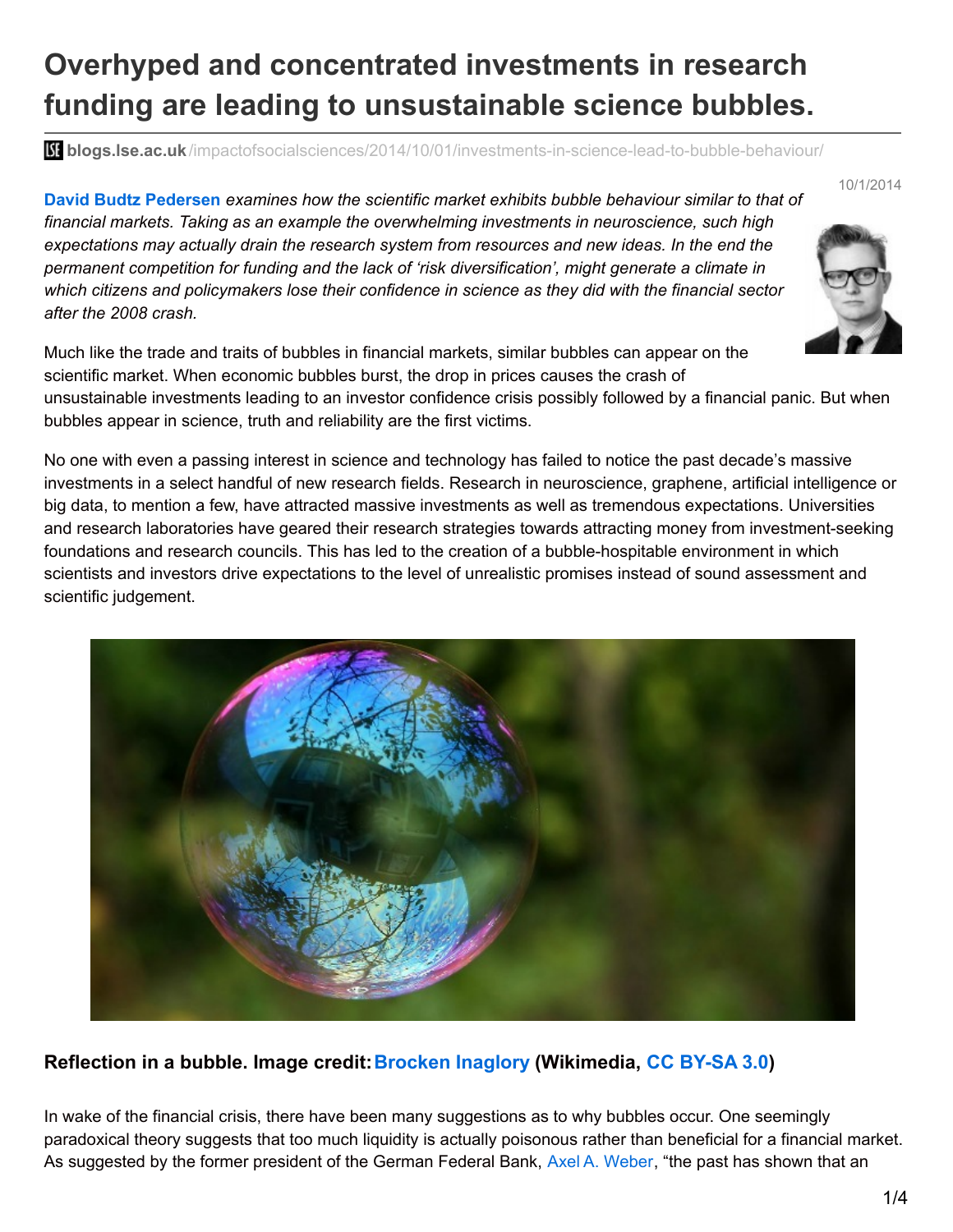overly generous provision of liquidity in global financial markets in connection with a very low level of interest rates promotes the formation of asset-price bubbles". In a recent research paper published in Philosophy and [Technology](http://link.springer.com/article/10.1007/s13347-013-0142-7) we demonstrate how bubbles are equally identifiable in research funding. If there are too many research grants chasing too few research areas, together with a socio-psychological environment in which researchers are incentivized to streamline their research, you get a cocktail where fashions and hype may damage scientific truth and explanation.

In the paper, we examine a number of science bubbles. A potential science bubble is the overwhelming investments in neuroscience. Neuroimaging, for example, is one among several research areas that is driven by a strong economics of scientific promise. Regularly, research papers report that fundamental advancements in the neurosciences (including neuropsychology, neurolinguistics, and computational psychology) will provide a better foundation for important disciplines of the social sciences (such as sociology, anthropology, economics, political science, and ethics) as well as some fields of the humanities, including history, literary studies, communication, legal studies, and religious studies.



## Figure 2. The growth of neuroscience

Numbers of papers published annually in the neurosciences 1958 - 2008 (source: Web of Science).

This narrative – one of highlighting the explanatory priority of neuroscience within domains originally studied by other disciplines – has been around for at least a decade, but is now getting serious. The European Commission, for example, has decided to invest almost 1 billion Euros in the Human Brain Project to build a "supercomputer replica of the human brain". In the United States, President Obama has endorsed the \$1-billion Brain Activity Map Project.

Supplying policymakers and funding agencies with extraordinary promises and expectations has become an effective strategy when attracting funding and resources. However, very few tools are available for actually determining how these megaprojects will turn out. It is like an investor predicting the market. Whether or not the expectations will be realized, research funding is framed with expectations that new scientific projects will lead to greater explanatory power and eventually translate into jobs and growth.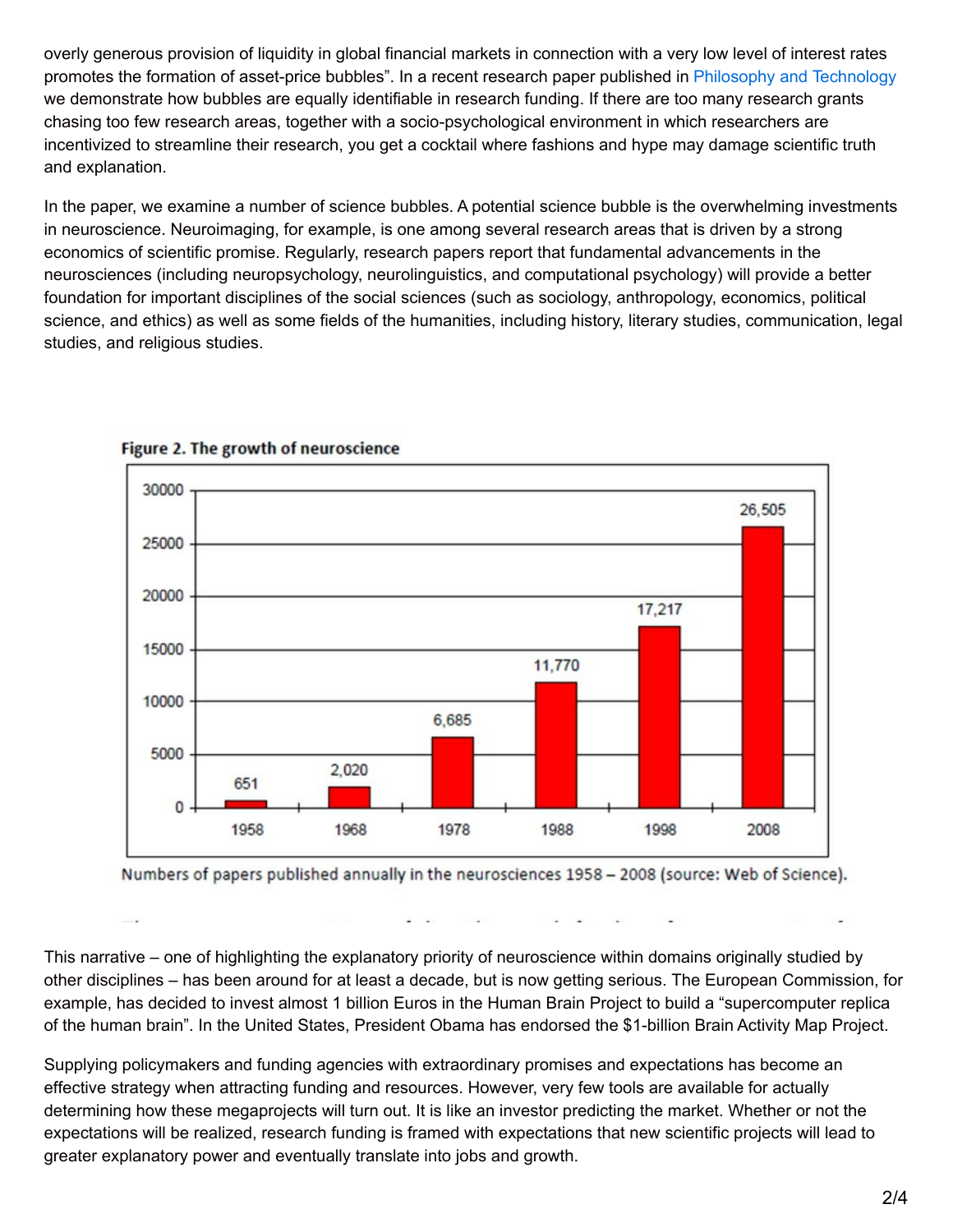The generous provision of funding for a select group of research areas creates the first condition for a science bubble to propagate. Add to this the second condition for bubbles to come into existence: the presence of speculators. Both researchers and managers of research laboratories hedge their bets by supporting research strategies that follow the current fashions, publication channels, and funding streams.

This situation resembles a number of well-documented phenomena in social psychology and behavioural economics called "pluralistic ignorance" and "bystander effects" which have been shown to have significant impact on information processing and bubble behaviour. Pluralistic [ignorance](http://onlinelibrary.wiley.com/doi/10.1111/meta.12028/full) essentially means subscribing collectively to a norm that one privately rejects. It is a collective state of mind, which does not necessarily mirror the stance of any singular agent, but every agent wrongly believes that everybody else believes – exactly like the case of The Emperor's New Clothes. Pluralistic ignorance occurs when no one asks what the real epistemic merits are. Every scientist and policymaker may individually doubt the merits or promises of a certain research programme but simultaneously wrongly believe that everybody else are convinced of its robustness so they collectively subscribe to the research promises (for instance, by providing research grants or rewarding citation performance).

Overly optimistic investments and concentration of too much liquidity on too few research paradigms may eventually risk creating science bubbles – that will drain the research system from resources and new ideas. This problem is not confined to epistemological quandaries. In the end the lack of incentives to produce negative results and the permanent competition for funding and resources, might eventually generate a climate in which citizens and policymakers lose their confidence in science as they did with the financial sector after the 2008 crash.

For example, concerns have recently been raised about the lack of reproducibility studies in science. Various researchers have uttered criticism that some of the most widely cited experiments within their field cannot be systematically replicated. For instance, in 2012 researchers at an American pharmaceutical company tried to replicate 53 studies that they considered landmarks in cancer research, in many instances cooperating with the original researchers to ensure consistency. According to a paper published in Nature, the researchers were able to reproduce the original results in only six out of 53 instances (the study was later cited by The [Economist](http://www.economist.com/news/briefing/21588057-scientists-think-science-self-correcting-alarming-degree-it-not-trouble)). Similarly, a study reported in Nature Reviews Drug [Discovery](http://www.nature.com/nrd/journal/v10/n9/full/nrd3439-c1.html) showed that researchers could only reproduce published results in a quarter of 67 studies.

In neuroscience, a growing number of scientists, psychologists and philosophers have begun to raise concerns about the explanatory ambitions and research designs. A recent study adds to these woes, suggesting that a wide range of neuroscience studies lack statistical power to back their findings. In a paper published in Nature Reviews [Neuroscience,](http://www.nature.com/nrn/journal/v14/n5/full/nrn3475.html) Kate Button and her colleagues reviewed the statistical power of studies – defined as the function of sample size, significance of effects, and positive predictive value – published in renowned neuroscience journals. The investigators found that, on average, studies detect a genuine effect only about 20 per cent of the time. The review concluded that many of the published findings might not be reliable in several important respects, leading to overestimating effect size and explanatory significance.

None of these surveys support the general conclusion that neuroscience has particularly grubby motives. But science policy in general and funding instruments in particular need to be very well designed in order to attain the desirable outcome. In order to promote scientific progress, scientists should not all be doing the same thing or working on the same set of theories or research programmes. Borrowing a term from finance, "risk diversification" in science implies that different researchers and different research teams are given incentives to pursue different theories. The situation of a scientist is not unlike the one of a financial investor trying to invest money in different asserts. Finding a true, adequate or correct hypothesis involves some degree of risk, i.e. the risk of failure and being wrong.

Conversely, when scientists are competing for resources at ever more diverse levels they are incentivized – intentionally or unintentionally – to pursue the same research questions and inflate the explanatory merits of their research programmes. In such situations, a strategic game is being played in which being first is more important than going in the right direction. Science is normally taken to be a highly rationalized practice. However, with the